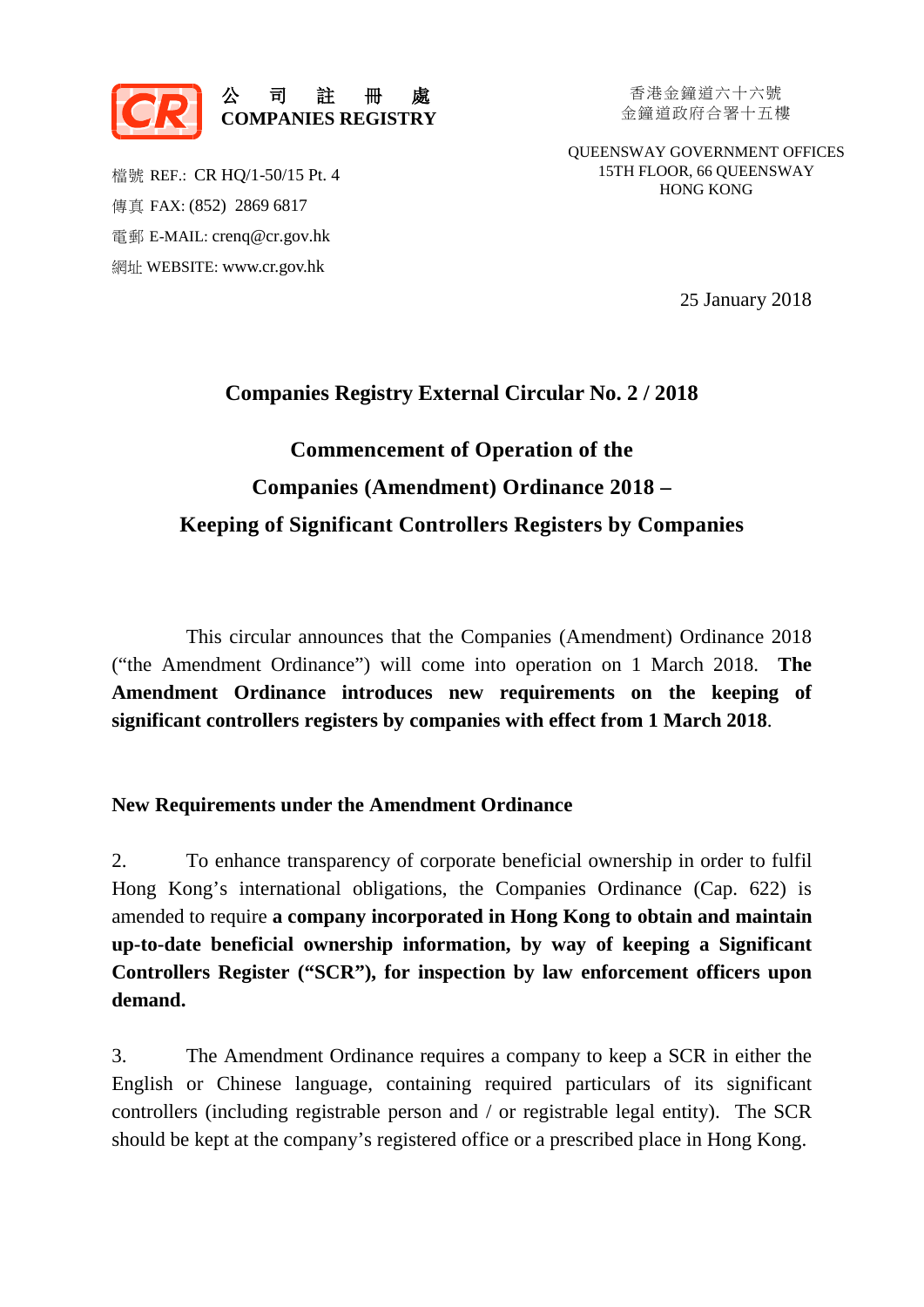4. As an illustration, if a company has only one shareholder, Chan Tai Tai, who beneficially owns 100% of the shares of the company, Mr Chan's particulars should be entered into the SCR of the company. Samples of SCR illustrating the particulars of registrable person and registrable legal entity to be entered into the SCR can be found at **Annex I**.

5. **The company is required to take reasonable steps to ascertain its significant controller(s).** The steps include reviewing the company's register of members, articles of association, shareholder agreements or other agreements and issuing notice(s) to any person that the company knows or has reasonable cause to believe (a) to be a significant controller; or (b) to know the identity of another person who is a significant controller. The addressee of the notice is required to confirm or provide (as appropriate) the requested particulars relating to the significant controller.

# 6. **The conditions for determining whether a person has significant control over a company or not are set out in Annex II.**

7. The required particulars relating to a registrable person of a company should be entered into the company's SCR **within seven days** after they have all been provided or confirmed by the registrable person; while each of the required particulars relating to a registrable legal entity should be entered in the company's SCR **within seven days** after that particular comes to the notice of the company.

8. **The company will have to designate a representative to serve as a contact point for providing information about the SCR and related assistance to law enforcement officers.** The designated representative must be either a shareholder, director or an employee of the company who is a natural person resident in Hong Kong or an accounting professional, a legal professional or a person licensed to carry on a business as trust or company service provider. **The particulars of the designated representative should also be entered into the SCR.**

# 9. **If a company fails to comply with the requirement of keeping a SCR, the company, and each of its responsible persons, will be liable on conviction to a fine up to \$25,000 and a daily fine of \$700.**

10. The new requirement to keep a SCR applies to all companies incorporated under the Ordinance in Hong Kong, including companies limited by shares, companies limited by guarantee and unlimited companies. Companies which have their shares listed on the Stock Exchange of Hong Kong are exempted from the requirement.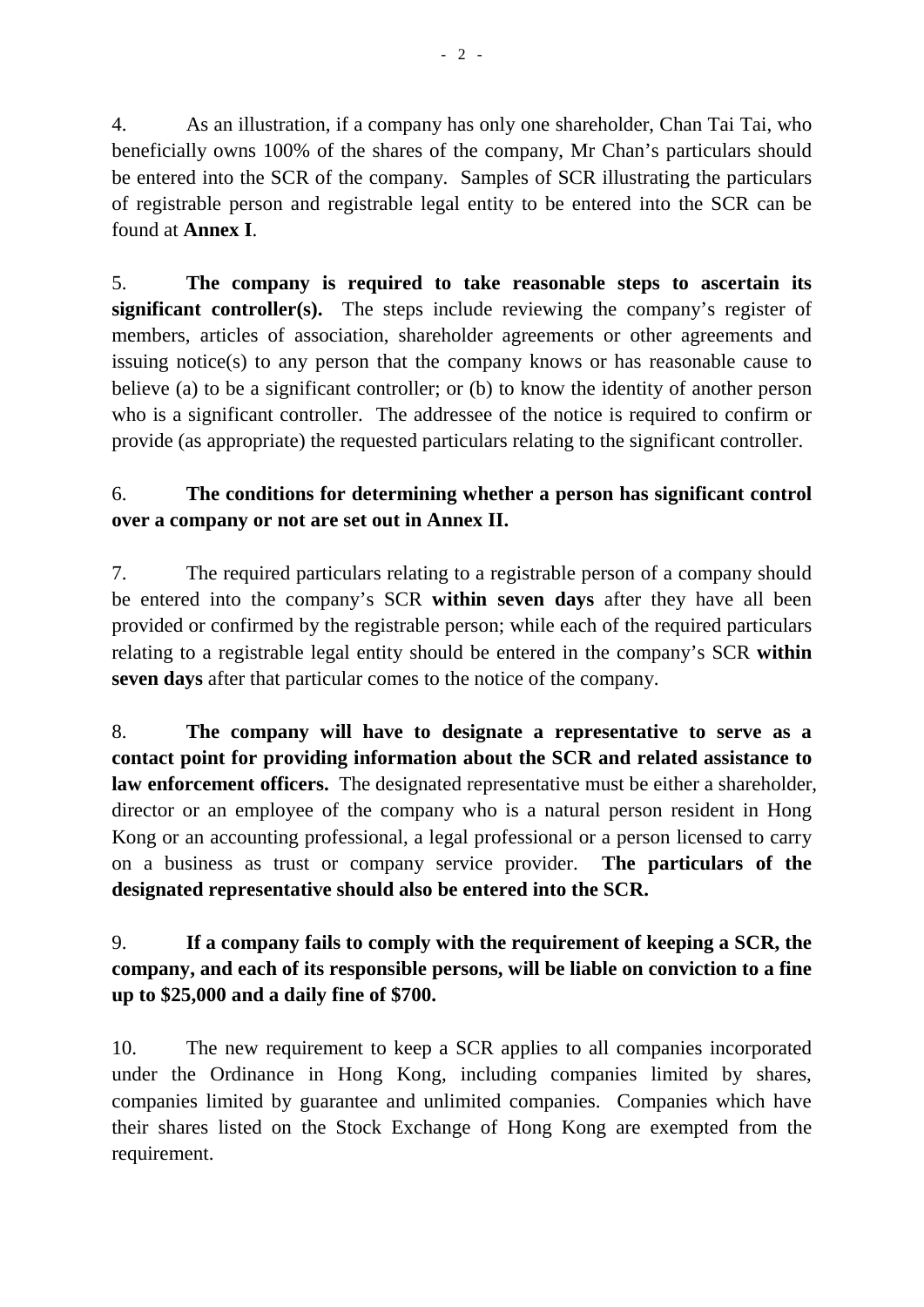# **Revision of Specified Form NR2**

11. Form NR2 "Notice of Location of Registers and Company Records" will be revised for reporting the location of the SCR. Please refer to **Annex III** for the detailed requirements.

# **Implementation of the Amendment Ordinance**

12. **A dedicated thematic section on "Significant Controllers Register" has been set up on the website of the Companies Registry at [www.cr.gov.hk/en/scr.](http://www.cr.gov.hk/en/scr)** The section contains the full text of the Amendment Ordinance, frequently asked questions, External Circular and Guideline issued by the Registry in relation to the new requirements.



13. To prepare companies for the implementation of the new requirements on the keeping of SCR, the Registry will be sending letters and information pamphlets to all local companies registered with the Companies Registry.

# **Enquiries**

14. **For enquiries relating to the Amendment Ordinance, a dedicated hotline 3142 2822 has been set up.** The hotline operates from Monday to Friday 9:00 a.m. to 8:00 p.m. and on Saturday 9:00 a.m. to 1:00 p.m. (excluding public holidays). Email enquiries can be sent to cr.scr@cr.gov.hk.

> **Ms Ada LL CHUNG Registrar of Companies**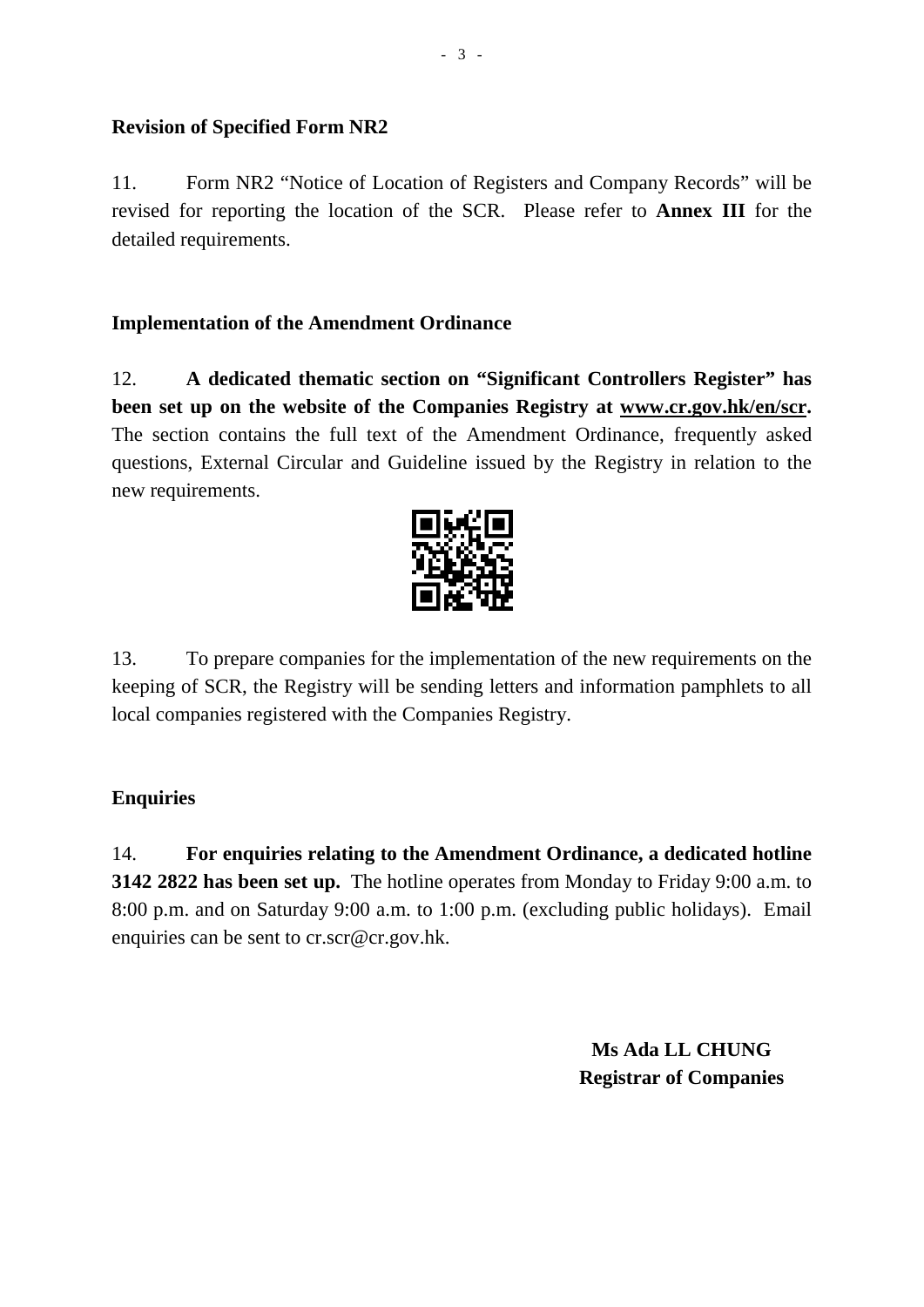#### **Annex I**

#### **Sample 1 : A company with a registrable person**

Company A has only one shareholder, Chan Tai Tai, who beneficially owns 100% of the shares of the company. Mr. Chan's particulars should be entered into the Significant Controllers Register of company A as shown below.

| <b>Significant Controllers</b>   |          |                                             |                                                                                                                                                                                                                                                                                                             |                      |  |  |  |  |
|----------------------------------|----------|---------------------------------------------|-------------------------------------------------------------------------------------------------------------------------------------------------------------------------------------------------------------------------------------------------------------------------------------------------------------|----------------------|--|--|--|--|
| Entry                            | Date of  | Name of registrable                         | <b>Particulars</b>                                                                                                                                                                                                                                                                                          | <b>Remarks/Notes</b> |  |  |  |  |
| No.                              | entry    | person / legal entity                       |                                                                                                                                                                                                                                                                                                             |                      |  |  |  |  |
|                                  | 2/3/2018 | Chan Tai Tai                                | Correspondence address :<br>(a)<br>Room 10, 11/F, 2000 Nathan Road, Kowloon<br><b>HKID Card No.: AA 234567(8)</b><br>(b)<br>Date of becoming a registrable person: 1/3/2018<br>(c)<br>Nature of control over the company:<br>(d)<br>Chan Tai Tai holds more than 25% of the issued<br>shares of the company |                      |  |  |  |  |
| <b>Designated Representative</b> |          |                                             |                                                                                                                                                                                                                                                                                                             |                      |  |  |  |  |
| Entry                            | Date of  | Name (Capacity)                             | <b>Contact details</b>                                                                                                                                                                                                                                                                                      |                      |  |  |  |  |
| No.                              | entry    |                                             |                                                                                                                                                                                                                                                                                                             |                      |  |  |  |  |
|                                  | 2/3/2018 | Chan Tai Ho<br>(director of the<br>company) | Address:<br>(a)<br>Room 10, 11/F, 2000 Nathan Road, Kowloon<br>Telephone No.: 1111-1111<br>(b)<br>Fax No.:1111-1111<br>(c)                                                                                                                                                                                  |                      |  |  |  |  |

#### **Sample 2 : A company with a registrable person and a registrable legal entity**

Company B has only one shareholder, ABC Profits Limited, which holds 100% of the company's shares. ABC Profits Limited is in turn wholly owned by Lee Tai Lung beneficially. ABC Profits Limited is a registrable legal entity of the company as it is a shareholder of the company and has significant control over the company, i.e. holding directly more than 25% of the issued shares in the company. Lee Tai Lung is a registrable person of the company, i.e. holding indirectly (through ABC Profits Limited) more than 25% of the issued shares in the company. The respective particulars of ABC Profits Limited and Lee Tai Lung should be entered into the Significant Controllers Register of company B as shown below.

| <b>Significant Controllers</b>   |          |                                                    |                                                                                                                                                                                                                                                                                                                                                                                                                                                                                      |                      |  |  |  |
|----------------------------------|----------|----------------------------------------------------|--------------------------------------------------------------------------------------------------------------------------------------------------------------------------------------------------------------------------------------------------------------------------------------------------------------------------------------------------------------------------------------------------------------------------------------------------------------------------------------|----------------------|--|--|--|
| <b>Entry</b>                     | Date of  | Name of registrable                                | <b>Particulars</b>                                                                                                                                                                                                                                                                                                                                                                                                                                                                   | <b>Remarks/Notes</b> |  |  |  |
| No.                              | entry    | person / legal entity                              |                                                                                                                                                                                                                                                                                                                                                                                                                                                                                      |                      |  |  |  |
| -1                               | 7/3/2018 | <b>ABC</b> Profits Limited                         | Legal form : private limited company<br>(a)<br>Registration number: 123456<br>(b)<br>Place of incorporation : Hong Kong (Governing<br>(c)<br>Law)<br>Address of registered office: Room 10, 10/F, Forever<br>(d)<br>Green Building, 1000 Wong Chuk Hang Road,<br>Aberdeen, Hong Kong<br>Date of becoming a registrable legal entity: 1/3/2018<br>(e)<br>Nature of control over the company:<br>(f)<br>ABC Profits Limited holds more than 25% of the<br>issued shares of the company |                      |  |  |  |
| $\mathfrak{D}$                   | 7/3/2018 | Lee Tai Lung                                       | Correspondence address :<br>(a)<br>Suite 19, 19/F, Flourishing Tower, 3000 Chai Wan<br>Road, Chai Wan, Hong Kong<br>HKID Card No.: AA 200200(0)<br>(b)<br>Date of becoming a registrable person: 1/3/2018<br>(c)<br>Nature of control over the company:<br>(d)<br>Lee Tai Lung holds indirectly more than 25% of the<br>issued shares of the company                                                                                                                                 |                      |  |  |  |
| <b>Designated Representative</b> |          |                                                    |                                                                                                                                                                                                                                                                                                                                                                                                                                                                                      |                      |  |  |  |
| Entry                            | Date of  | Name (Capacity)                                    | <b>Contact details</b>                                                                                                                                                                                                                                                                                                                                                                                                                                                               |                      |  |  |  |
| No.                              | entry    |                                                    |                                                                                                                                                                                                                                                                                                                                                                                                                                                                                      |                      |  |  |  |
| 1                                | 7/3/2018 | Chan, Lee, Cheung &<br>Co. (legal<br>professional) | (a) Address:<br>Room 10, 10/F, Forever Green Building, 1000 Wong<br>Chuk Hang Road, Aberdeen, Hong Kong<br>(b) Telephone No.: 1111-1111<br>Fax No.: 1111-1111<br>(c)                                                                                                                                                                                                                                                                                                                 |                      |  |  |  |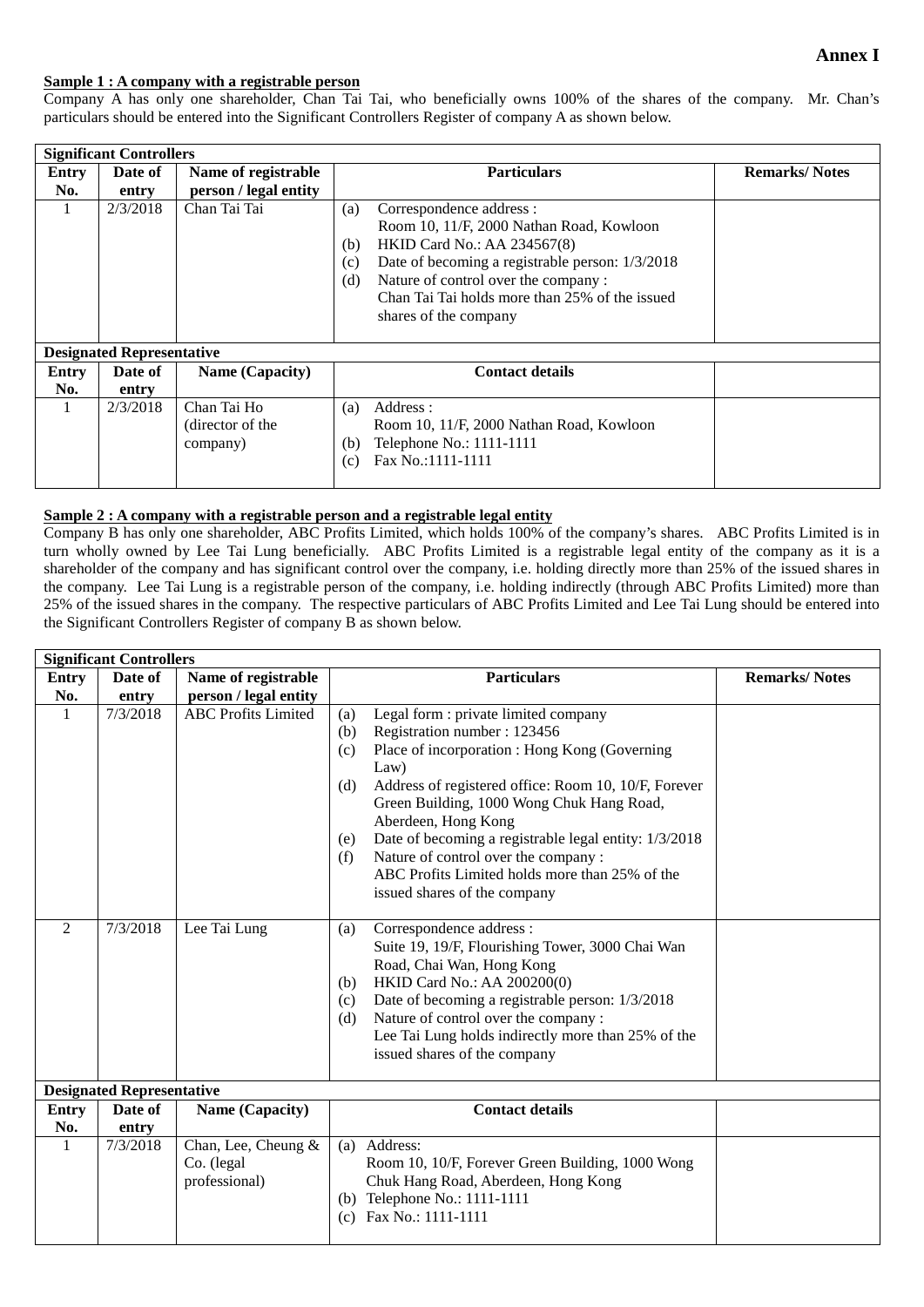#### **Annex II**

### **Conditions for significant control over a company**

A person has significant control over a company if one or more of the following 5 conditions are met:

- The person holds, directly or indirectly, more than 25% of the issued shares in the company or, if the company does not have a share capital, the person holds, directly or indirectly, a right to share in more than 25% of the capital or profits of the company
- The person holds, directly or indirectly, more than 25% of the voting rights of the company
- The person holds, directly or indirectly, the right to appoint or remove a majority of the board of directors of the company
- The person has the right to exercise, or actually exercises, significant influence or control over the company
- The person has the right to exercise, or actually exercises, significant influence or control over the activities of a trust or a firm that is not a legal person, but whose trustees or members satisfy any of the first four conditions (in their capacity as such) in relation to the company